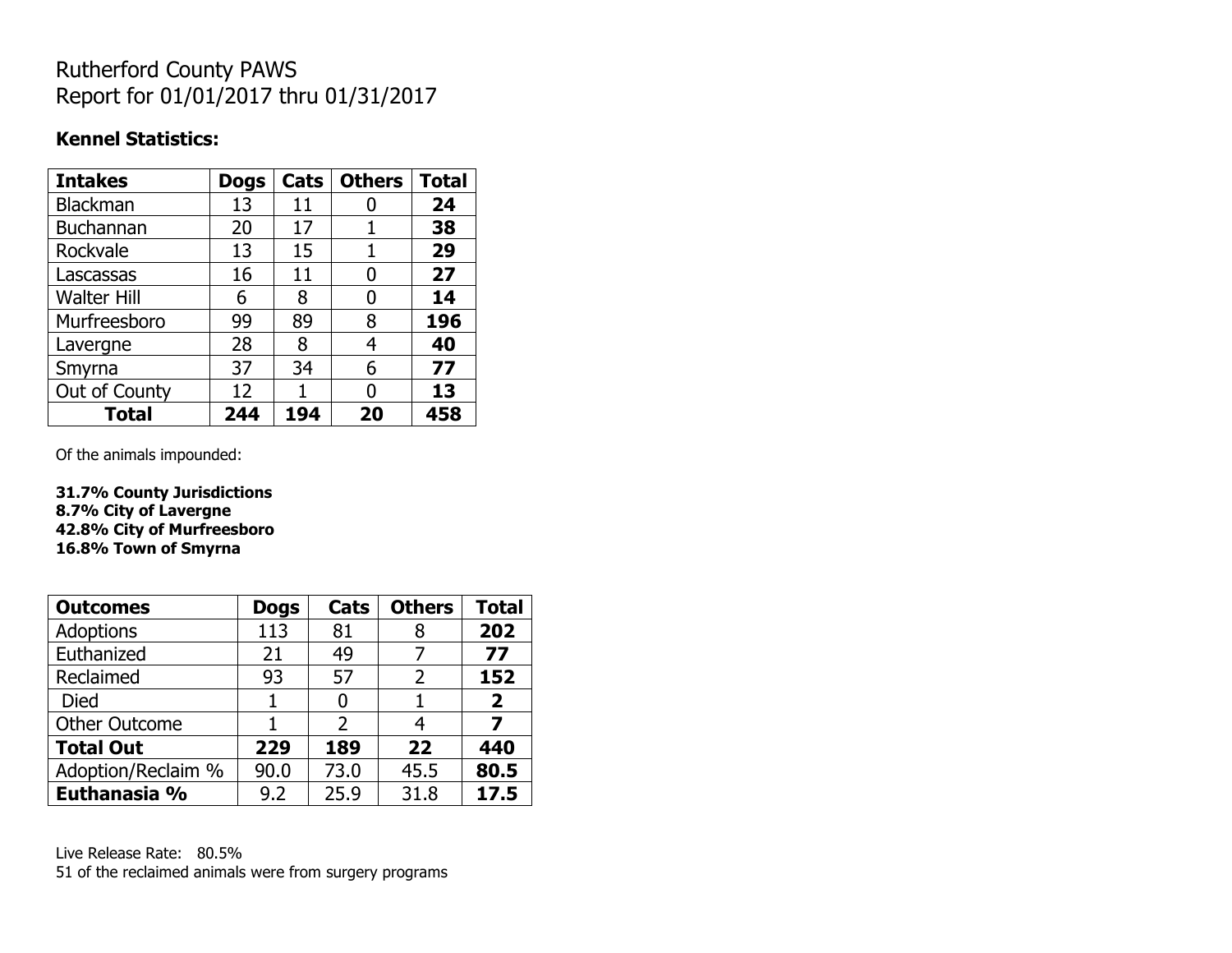Animals left in shelter on 01/31/2017: 121

1864 People visited the shelter looking for a lost /new pet.

1976 Logged calls/voice mails for the month.

#### **Activity Report by Jurisdiction:**

| Zones           | <b>Calls Received</b> | Calls Completed |
|-----------------|-----------------------|-----------------|
| <b>Blackman</b> | 170                   | 171             |
| Buchannan       | 124                   | 127             |
| Lavergne        | 191                   | 195             |
| Lascassas       | 118                   | 120             |
| Murfreesboro    | 451                   | 457             |
| Rockvale        | 97                    | 98              |
| Smyrna          | 127                   | 129             |
| Walter Hill     | 77                    | 82              |
| Out of Area     | 5                     |                 |
| <b>Total</b>    | 1360                  | 1384            |

43.4% County Jurisdictions 14.1% City of Lavergne 33.2% City of Murfreesboro 9.3% Town of Smyrna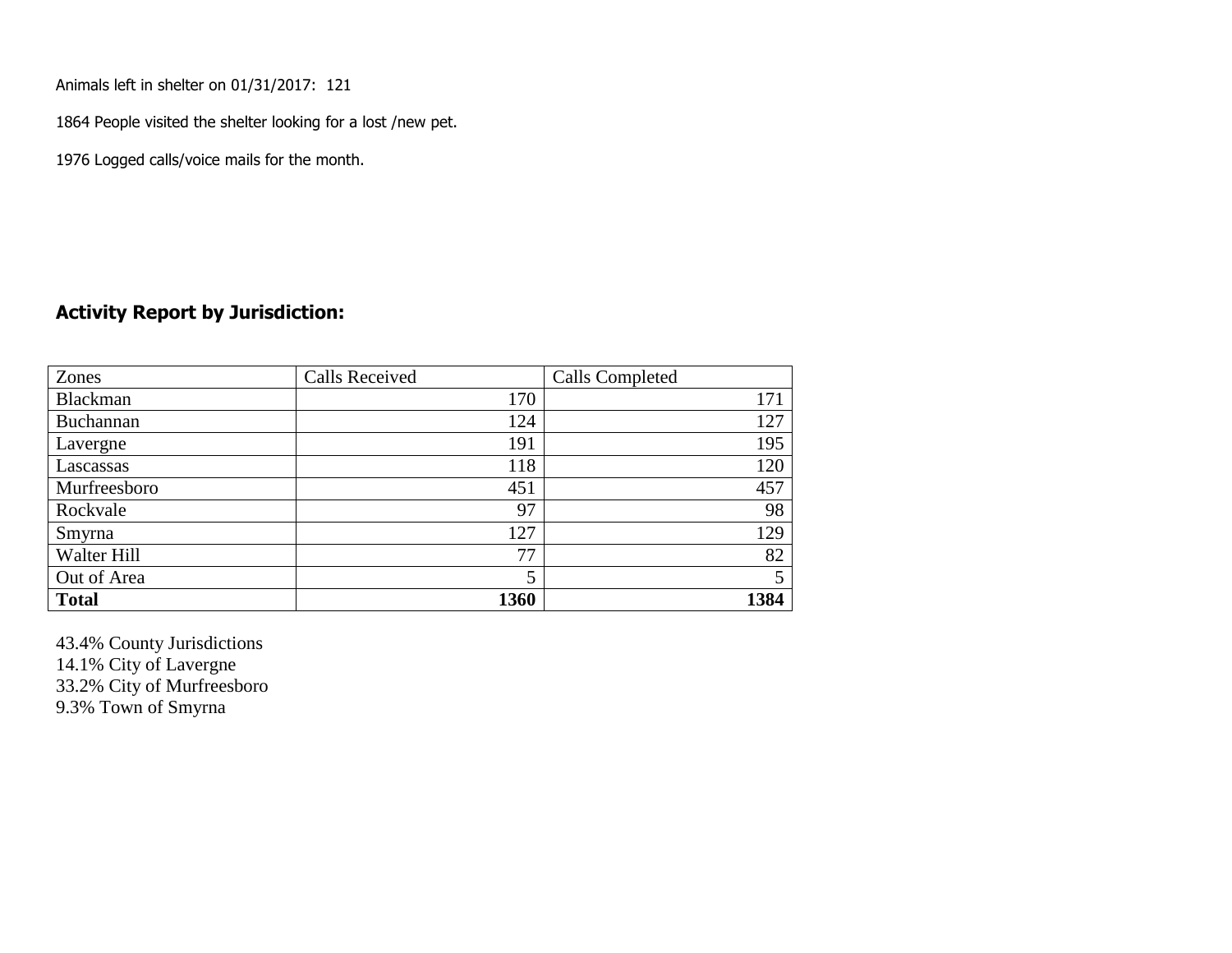# **Mileage:**

| <b>Officer</b> | <b>Miles</b> |
|----------------|--------------|
| 422            | 1796         |
| 423            | 1476         |
| 425            | 985          |
| 427            | 1105         |
| 428            | 1209         |
| 430            | 964          |
| 432            | 208          |
| 437            | 1622         |
|                |              |
|                |              |
|                |              |
|                |              |
|                |              |
|                |              |
|                |              |
|                |              |
|                |              |
| <b>Total</b>   | 9365         |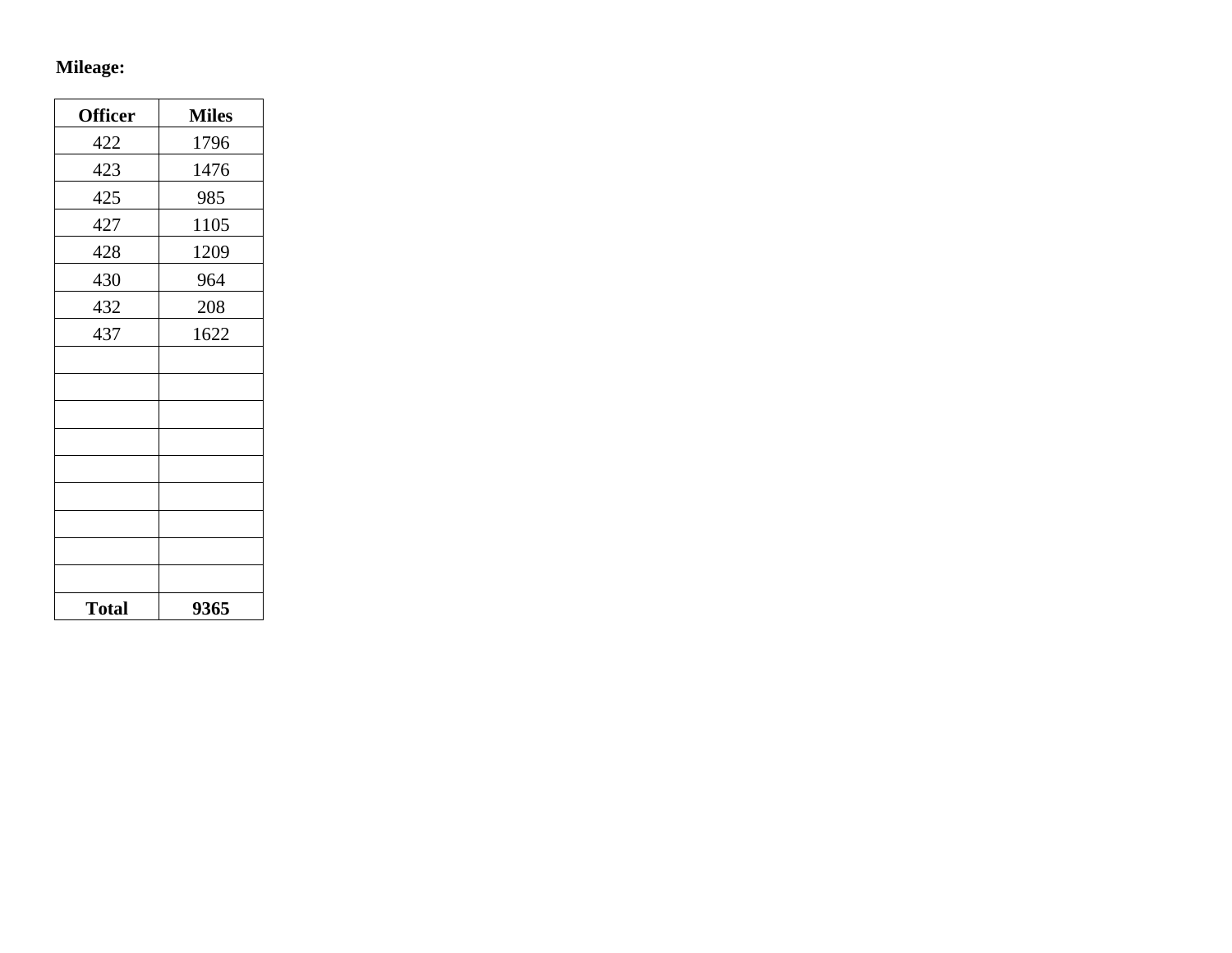# Fiscal Year-to-Date Report 07/01/16 thru 01/31/2017

#### **Kennel Statistics:**

| <b>Intakes</b>     | <b>Dogs</b> | Cats | <b>Others</b>  | <b>Total</b> |
|--------------------|-------------|------|----------------|--------------|
| <b>Blackman</b>    | 137         | 184  | 3              | 324          |
| <b>Buchannan</b>   | 121         | 124  | 2              | 247          |
| Rockvale           | 122         | 123  | 8              | 253          |
| Lascassas          | 124         | 137  | 4              | 265          |
| <b>Walter Hill</b> | 89          | 100  | $\overline{2}$ | 191          |
| Murfreesboro       | 704         | 826  | 103            | 1633         |
| Lavergne           | 166         | 231  | 33             | 430          |
| Smyrna             | 187         | 308  | 25             | 520          |
| Out of County      | 35          | 68   | O              | 103          |
| <b>Total</b>       | 1685        | 2101 | 180            | 3966         |

Of the animals impounded since July 01:

**34.8% County Jurisdictions**

**10.9% City of Lavergne**

**41.2% City of Murfreesboro**

**13.1% Town of Smyrna**

| <b>Outcomes</b>      | <b>Dogs</b> | Cats | <b>Others</b> | <b>Total</b> |
|----------------------|-------------|------|---------------|--------------|
| Adoptions            | 847         | 895  | 26            | 1768         |
| Euthanized           | 229         | 754  | 52            | 1035         |
| Reclaimed            | 552         | 438  | 4             | 994          |
| <b>Died</b>          | 15          | 48   | 10            | 73           |
| <b>Other Outcome</b> | 21          | 29   | 88            | 138          |
| <b>Total Out</b>     | 1664        | 2164 | 180           | 4008         |
| Adoption/Reclaim %   | 84.1        | 61.6 | 16.7          | 68.9         |
| Euthanasia %         | 13.8        | 34.9 | 28.9          | 25.8         |

Live Release Rate: 71.2%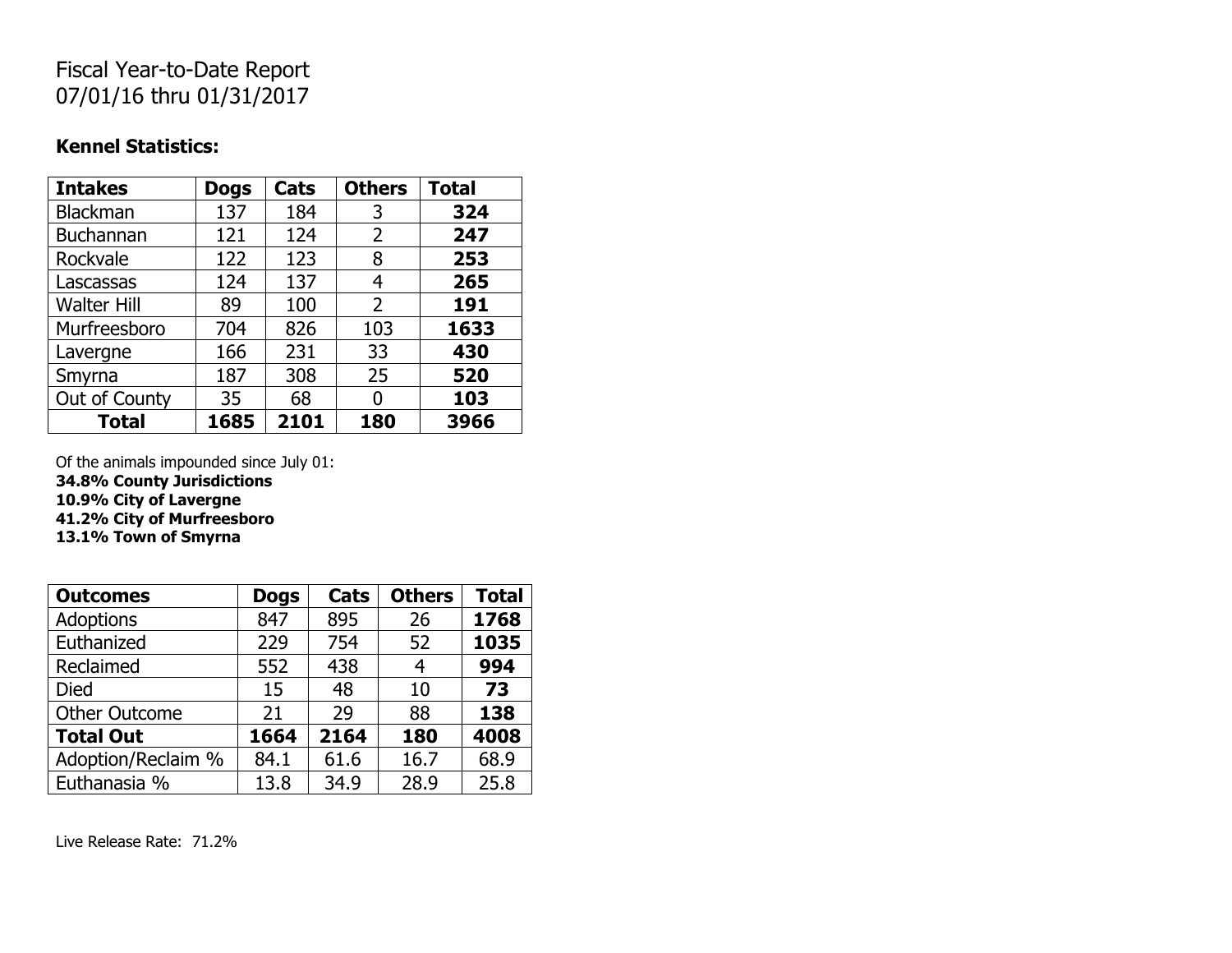15827 People have visited the shelter since July 01, 2016 looking for a lost /new pet.

13982 Logged calls/voice mails since July 01, 2016.

## **Activity Report by Jurisdiction:**

| Zones           | <b>Calls Received</b> | Calls Completed |
|-----------------|-----------------------|-----------------|
| <b>Blackman</b> | 1215                  | 1217            |
| Buchannan       | 775                   | 779             |
| Lavergne        | 1525                  | 1533            |
| Lascassas       | 703                   | 705             |
| Murfreesboro    | 3877                  | 3887            |
| Rockvale        | 663                   | 663             |
| Smyrna          | 1140                  | 1141            |
| Walter Hill     | 637                   | 640             |
| Out of Area     | 49                    | 49              |
| <b>Total</b>    | 10584                 | 10614           |

38.2% County Jurisdictions 14.4% City of Lavergne 36.6% City of Murfreesboro 10.8% Town of Smyrna